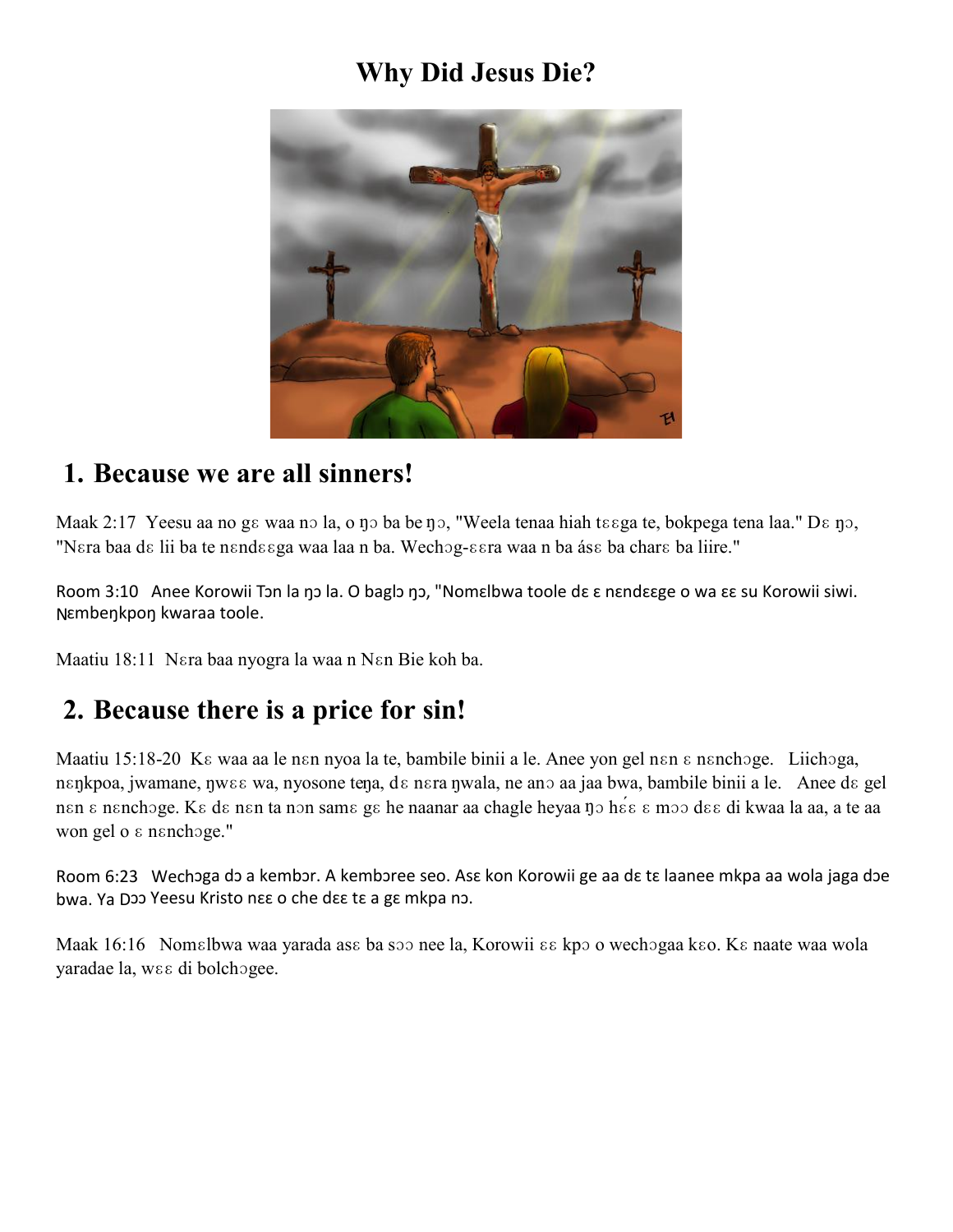

**There is a price for sin!**

## **3. Because Jesus died and paid for our sins on the cross!**

Maatiu 1:21 Wɛɛ lolɛ bibaalee, asɛ he pa o sɔn Yeesu, o munii kɛŋɔ Lɛɛ, dɛkalkɛŋɔ on dɛɛ ba bala dɛ ba lɛ o nɛra ba wechɔga ta."

Room 5:8 Maa de ŋɔ nɔ, hé na gɛ Korowii tea aa dɛ domɛ nɛwɛnyini nɛ. Gɛ saŋ ya taa ɛ wechɔg-ɛɛra la, a taa Yeesu Kristo lε ya seo dε sewε.

John 3:16 "Korowii dε nyin nεwεnyini taeh. A waa o gel men maa ε o Biben kpon gbo waa doo la ba harε no ta, asɛ nomɛlbwa waa yarada n waa la bɛ sewɛ, kɛ ó dɔ o mkpa aa wola jaga dɔe bwa la.

Maatiu 18:11 Nɛra baa nyogra la waa n Nɛn Bie koh ba.

#### **4. Salvation is a free gift, not by good works. You must take God's word for it, and trust Jesus alone!**

fesos 2:8-9 Korowii aa lɛ heyaa ta la, o nɛn nɛɛ suna ne he yarada waa o ɛ gɛ. He gbagba be laa a le, pɛɛpɛɛ o lɛ heyaa ta dɛ tɛ heyaa mkpa. Ya wedɛɛga ta laa a che o lɛ yaa, nomɛlbwa bɛ kpɔ dɛɛ maŋkura o te.

Taetos 3:5 o lɛ yaa ta. Ya wedɛɛga waa laa o lɛ yaa ta. Sunaa o sune ya nɛɛ dɛ lɛ yaa ta, dɛ sɔ yaa nee ya won do kɛ baa bera kwaa lolɛ yaa. O Domadɛɛge waa kpɔa tɛ yaa o kwaa yaa la nɛɛ ya che dɛ dɔ mkpafale.

We-la 4:12 Dɛ Yeesu laa aa, nomɛlbwa toole dɛ won lɛ yaa. Nomɛlbwa toole harɛ nɔ ta bobɛlbwa yá yerɔ o won lɛ yaa ka ja Yeesu nɛ."

# **5. We must put our faith and trust in Christ alone!**

Maak 9:23 Anee Yeesu ŋɔ, "Mɛɛ wonoo chaoh waa, a lɔ he be. Nɛn waa yarada Korowii la, Korowii won wobɛlbwa ɛɛ dɛ tɛo."